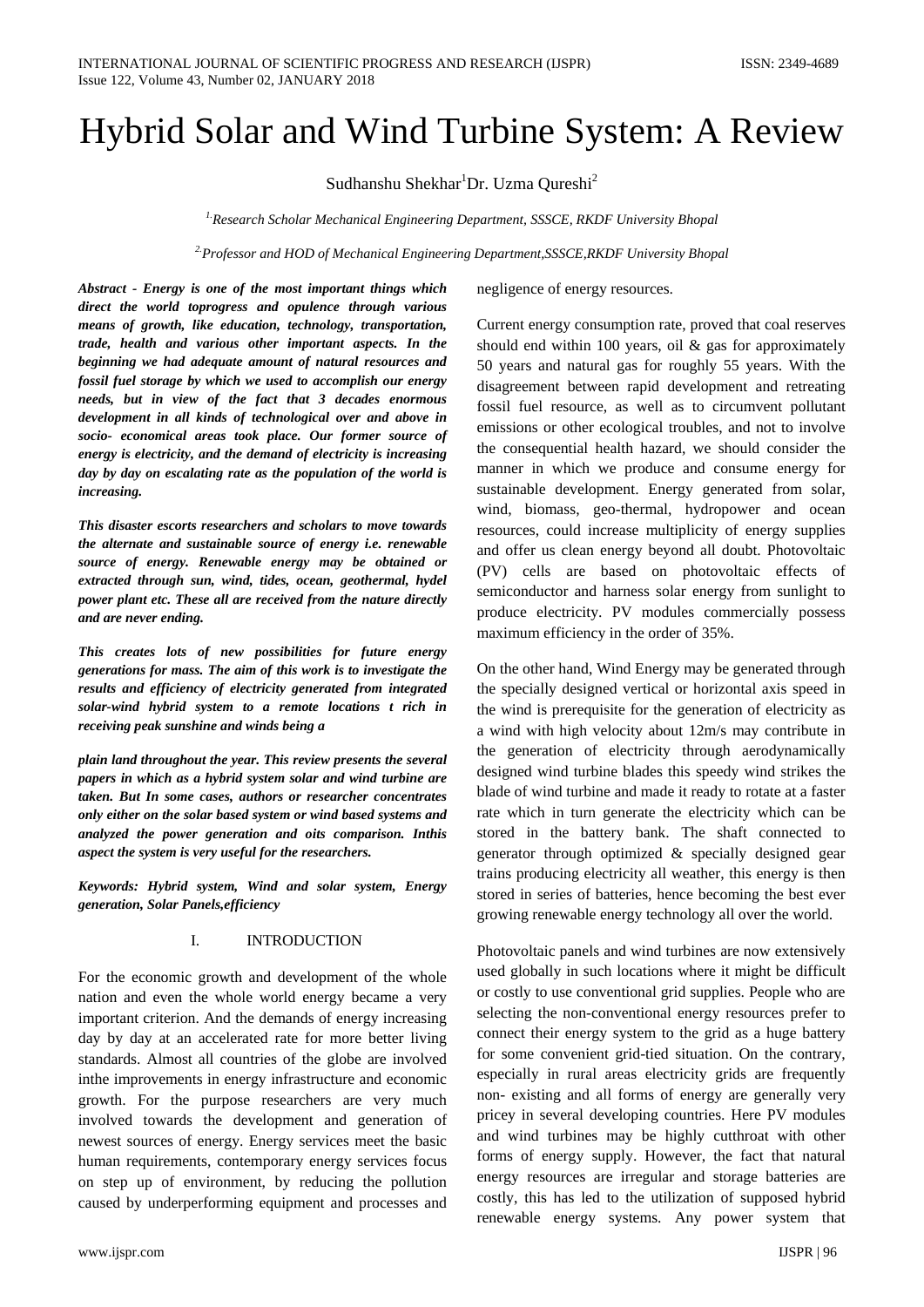incorporates two or more of the following is referred to as a hybrid power system: PV panels, wind turbines, or diesel, propane, gasoline generators. For small loads, the most common combinations are PV-wind hybrid system. PV and wind are a good match, because inland wind speeds are poorer in summer, which may be compensated by peak sunshine, and in winters, when sunlight falls to very low levels, the wind speeds are usually sufficient.

## II. BASIC THEORY ABOUT WIND ENERGY

Those areas around equator need aid warmed that's only the tip of the iceberg Toward those sun over whatever remains of the globe. The warm colors, red, orange and yellow show the high temp regions in the infra-red picture from claiming ocean surface temperatures (taken from an nasa satellite, NOAA-7 to July 1984). Mossy cup oak renewable vitality Eventually goes from the sun Furthermore 1-2 % of the sun's vitality arriving at the earth is changed over under wind [Danish wind, 2008]. Contrasts in pneumatic force created Eventually Tom's perusing the uneven warming of the earth's surface Eventually Tom's perusing the sun powers air circulation; and air streams starting with territories of high point should regions from claiming low weight.

Concerning illustration an aftereffect of temperature What's more weight differences, and also the Coriolis Effect, there would different worldwide wind examples toward diverse latitudes. Exchange winds, prevailing westerlies, what's more polar easterlies are some of the sorts that could make said in this respect. The coriolis power may be the clear redirection about air starting with its way Likewise it moves starting with helter skelter will low weight ranges due to those revolution of the world. Other wind assets for example, Geostrophic Winds, surface Winds, neighborhood Winds (as for ocean Breezes), mountain winds, and so forth throughout this way, observing and stock arrangement of all instrumentation may be enhancing. Ought further to bolster Additionally make noted [Danish wind, 2008].

## III. BASIC THEORY RELATED WITH THE SOLAR ENERGY

General information about solar power is found in the following references [Duffie and Beckman, 1991] [Markvart, 2000]. The sun radiates energy radially, from an effective surface temperature of about 5760 K, as electromagnetic radiation known as `solar energy' or sunshine. The earth is situated at about 150 million km from the sun with a total surface area of about 510 million km2, of which only about 21% is land. A substantial portion of the solar radiation, on its way to reaching the earth's surface, is attenuated due to atmospheric

interventions. Additionally, because of the sun-earth angle concept, the solar radiation received at the earth's surface varies on hourly, daily, or monthly basis. Hourly variation is due to the motion of the sun from east to west, and also due to the presence of clouds, whereas daily variation and monthly (seasonal) variation is due to the position of the sun. Longitude and latitude give the location of a place on the earth's surface. The Sun comes overhead twice a year in the tropical belt. Ethiopia is in the equatorial region which is probably the most favorable region for solar energy. According to the findings of this work, disregarding the rainy season, July and August, the average daily duration of sunshine is approximately 8-10 hours [Bekele and Palm, 2009a]. It is well known that most developing countries do not have properly recorded radiation data. What usually available is sunshine duration data. Solar radiation data is the best source of information for estimating the 26-solar energy potential of a certain location, which is necessary for the proper design of a solar energy conversion system. Ethiopia is one of the developing countries without properly recorded solar radiation data and, like many other countries, what is available is sunshine duration data. However, given a knowledge of the number of sunshine hours and local atmospheric conditions, sunshine duration data can be used to estimate monthly average solar radiation, with the help of empirical equation 2-1 [Duffie and Beckman, 1991].

In this thesis, a PV-wind hybrid system is presented that is installed on the roof of Sri Satya Sai college of Engineering, Gandhinagar Bhopal of 1kW wind turbine and 600 watts PV panels which may be able to produce 1.6kW power to supply power to the department of Mechanical Engineering. The aim of this study is to introduce the local PV-wind hybrid system working principle by reviewing one case where the system is connected to the grid.

## IV. HYBRID SYSTEM MODEL

The hybrid system consists of 3 Solar panels of 200 watts each and a wind turbine of 1 kW to generate 1.6 Kw power. This system has been designed and installed on the rooftop of SSSCE RKDF University Bhopal. The hybrid system model is purely Renewable energy system model which receive both the energy Wind as well as solar energy and convert it into useful form of electrical energy. It's our attempt to use both the energy simultaneously to recover the losses. This project will be helpful to install the system in the remote area to produce electricity for the rural people without interruption. Because wind is available twenty-four hours while the solar energy is available for 8-10 hours so that the energy supply from the hybrid system is uninterrupted, although the energy receive from the system is stored in the suitable form for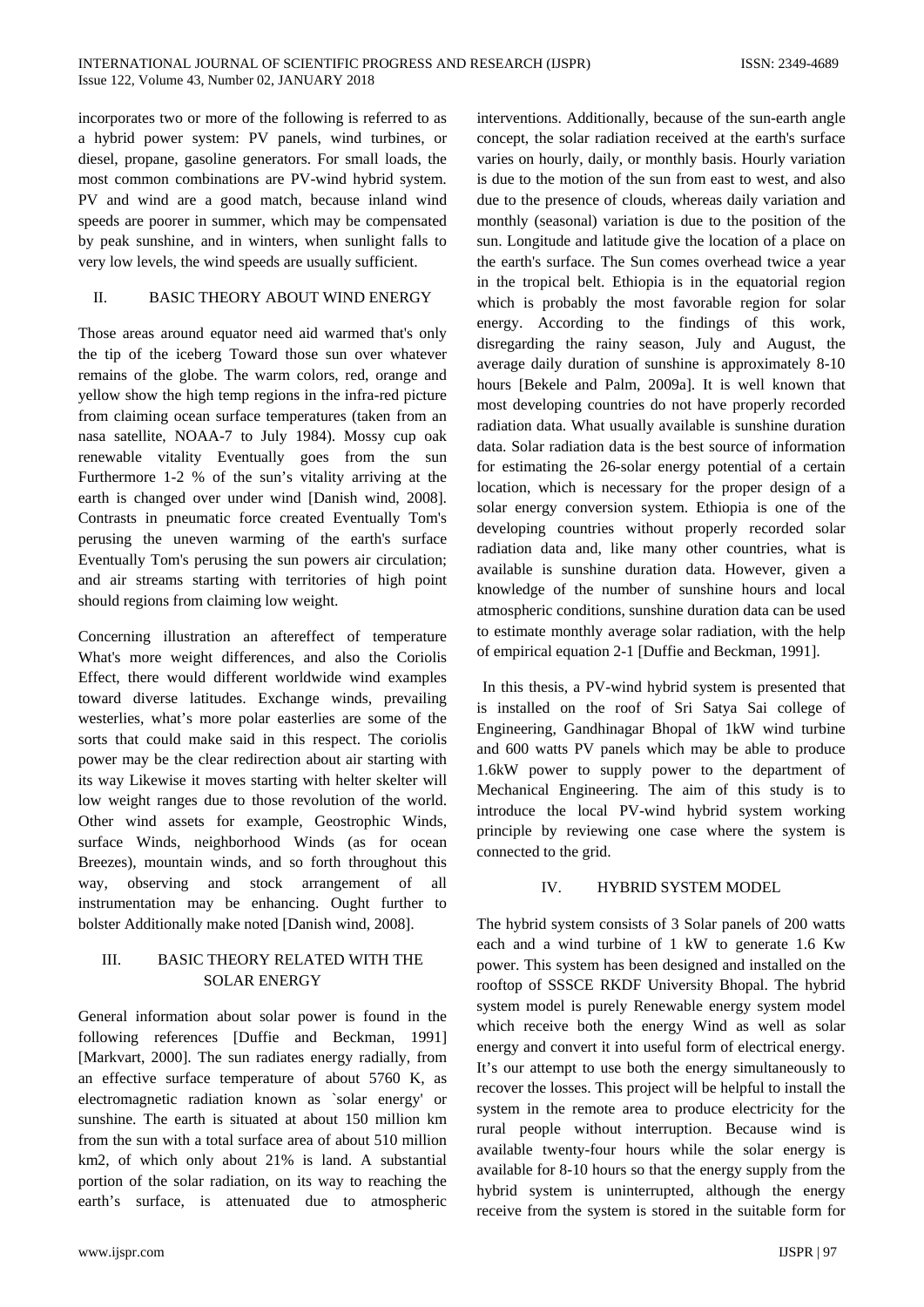the intermittent supply.

## V. REVIEW OF PREVIOUS LITERATURE

Literature survey has been carried out to formulate the problem for the current research work. An exhaustive review of available literature mainly published in IEEE transactions has been carried out. This review of available literature consists of several papers which are already published in the IEEE conferences and the journals.

E. Muljadi, C.P. Butterfied [1] worked on the wind turbine with variable speed with pitch control. They also explained about the loads and minimum acceptable speed of the generator to control the wind speed at very high speed. They added that how the wind turbine controls the power production.

They have been suggested two methods to control the power:

- (1) Through controlling the Pitch line velocity
- (2) Through controlling the generator load.

Meei-Song [2] worked on power system and applied a fuzzy logic to wind generation capacity to calculate the demand of various consumers in different times. He proposed a method and profiling chart of the demand and usage of different consumer.

It can control the cost of energy production from the available energy wind energy effectively by assessing the load summary of particular consumer. It is observed that the wind power generation can substitute economically and efficiently with the diesel power plant and provide partial power supply capability for the net peak load demand.

T.Tanabert, T.Sato [3] discussed on system controls which can be used to fulfill the requirement. Each control system was verified to be practically feasible by simulation result based on an actual network and usage data. Using these data, we can determine adequate capacity of battery which can be enough sufficient for loads. He also discussed about the scheduling of power generation by wind and other plants by controlling direction and speed of wind mill blade and how much energy we can receive from that system. A control system was developed to meet the technical requirements prescribed by the electric power company. These requirements will extend the acceptance limit of connecting wind power generation into the utility grid.

If the demand is fulfilled through the wind generation then it can be practiced in large scale in the form of wind farms.

Through the meteorological data in which regression

analysis is to be carried out then the comparison of power production from the available amount of wind energy in a given specific area can be evaluated.

Takaaki Kai and Akio Tanka [4], worked on the performance of conventional power fluctuation to make it smooth running system. They applied two generators to control the power factor and variable speed of wind energy, integrated with (EDLC-electric-double-layercapacitor system). The circuit of the system consisting from mainly two inverters-  $(I_a)$  and  $(I_b)$  with a capacitor  $(C_a)$  placed between them.

| $I_a$ = Inverter a                     |
|----------------------------------------|
| $Ib$ = Inverter B                      |
| $C_a = Capacitor$                      |
| $S_1$ = active power of the stator and |
| $R_2$ = active power of the rotor      |
| $W P_g$ = Sum of wind power generation |

The sum of the power fluctuation system output and wind power generation output power (Pg) is defined as the composite output power.

Composite output power= fluctuation system power output + wind power generation output

In this new wind power generation method, the EDLC system is connected to a DC circuit between inverters through a bi-directional DC to DC converter, and the power fluctuation smoothening system is added in the control system of inverter (A). The rated voltage is 1500V of DC circuit between Inverters, and the capacitor of 5 farads is connected to the circuit. The EDLC system is formed by cell module 600S1 (2 in series and 85 in parallels). with rated voltage 150-volt, capacitance 4.7 farads and internal resistance  $0.55 \Omega$ .

(Electric double-layer capacitors (EDLC) are electrochemical capacitors which stores energy, and the energy density is determined by specific capacitance  $(farad/gram$  or  $farad/cm<sup>3</sup>$  and the operating voltage of the battery.

Hiroyuki Mori and Akira Await [5] worked on the effect of several parameters which affects the wind energy either directly or indirectly. This method can be applied to detect the real-time data. The variable parameters may be depending upon the winter and summer condition and it is also depending upon the sea level pressure and direction of air. Sea level pressure affects the speed of wind.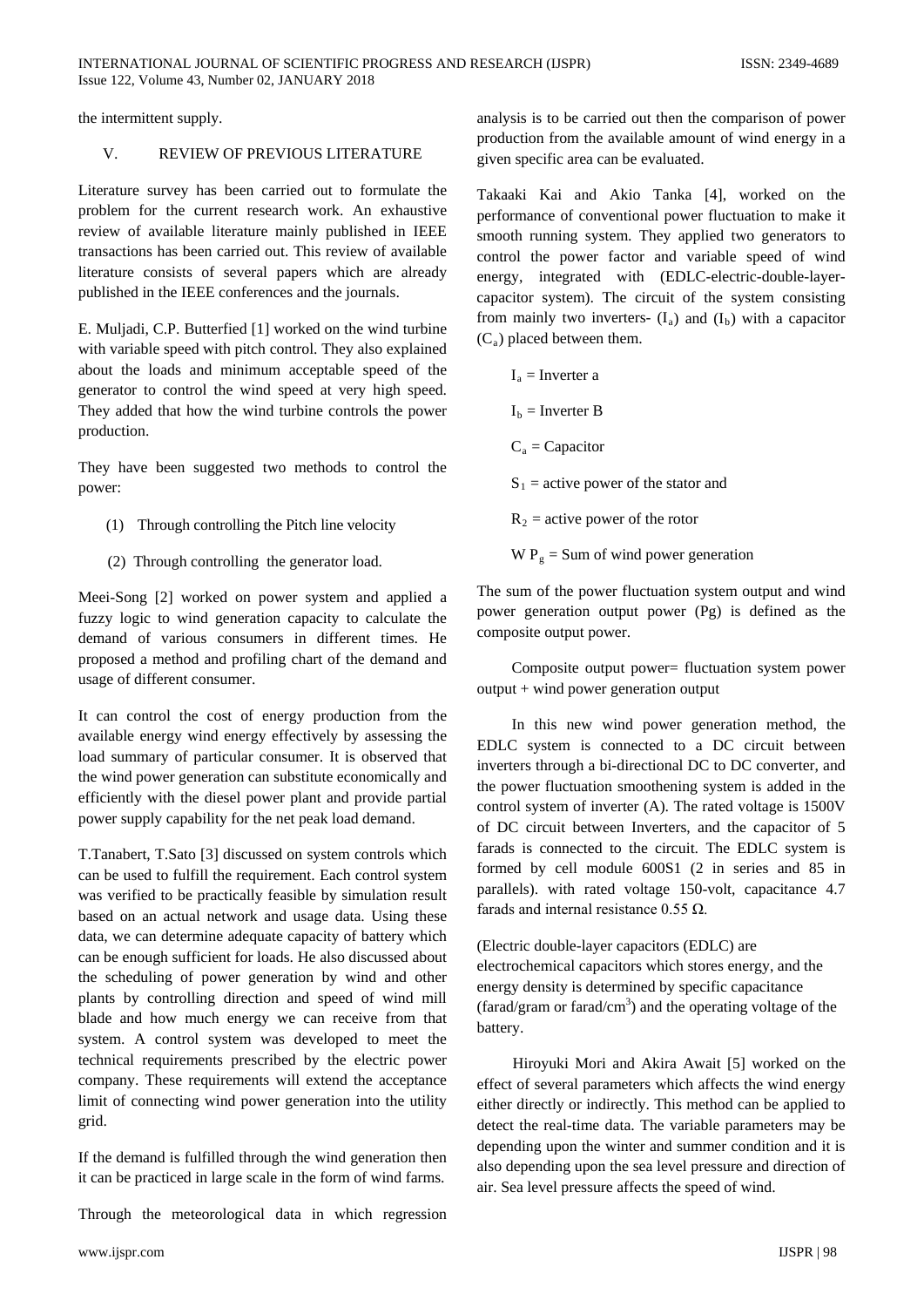Noriyuki Kimur a, Tomoynki Hamada [6] has been given an idea about Suppression of current peak of PFC converter to induction generator for wind power generation excited by voltage source converter. This work is about the combination of induction generator with electronic equipments. The induction generator cannot generate electricity at lower rotor wind speed. To overcome this problem, expensive synchronous generators with permanent magnets are used. The diode rectifier used to convert the real power from the induction generator to dc voltage. If we use induction generator with VSC, the cost of the wind power generation system may be reduced.

As a substitute of using expensive synchronous generator a low cost cage induction motor is used with Capacitors to compensate the reactive power.

Lu Yuegang, Xi Peiyu [7] discussed about the layers of wind turbine in their work and presented apaper on wind turbine with two control layers

(1) Supervisory Layer & (2) Control layer. The one layer i.e. supervisory layer is designed by Lab VIEW which gives the graphical user interface to control and monitor, whereas the control layer is used to replicate the working of wind power generation system and it is based on MATLAB. In this preparation a mathematical model of wind turbine is designed with the help of these programming software and analysed the result obtained. Control strategy of Double-fed induction generator, variable speed constant frequency (VSCF) wind power generation training system is presented in the work. Major operations taken into consideration like control, MPPT (maximum power point tracking) at lower wind speeds and variable pitch and power control on rated wind speed. By making comparison among these curves correctness and feasibility of these systems are offered.

Ming-Shun Lu et.al. [8] presented a paper on integrated system of the wind power generation with energy storage equipments. With the advancement and rapid growth of wind turbine technologies, the cost of power production from wind energy becoming competitive with other fuelbased resources. Due to the globally increasing demand of energy and accelerating rate of the fossil fuel and no doubt the alarm of the global warming, wind power generation has rapidly developed since the last two decades.

Since it is easier said than done to predict forecast and control the output of the wind generation and its potential impacts on the electric grid are unlike from the conventional energy sources. A system may be generated to compensate short-fall of power output at times when abrupt change of wind takes place at high penetration level and respond fast to use the reserve capacity. To facilitate a

proper supervision of the ambiguity, this study presents an approach to make wind power become more reliable source on both energy and capacity by using energy storage devices. Combination of these generation system with energy storage will reduce fluctuations of overall power output. Even though high assets investments for these storage systems are required, so it is important to estimate reasonable storage capacities for desired applications. In addition to that energy storage application for reducing output variation during the flurry wind is also studied.

Bongani Malinga et.al [ 9] studied the dynamics and control of distributed resources (DRs) in non-regulated power industry'. Since arrival of wind energy is not just limited to selective geographical areas it has now deep penetrated the possibilities of its arrival and feasibility globally and as a result of this deep penetration researchers favors to look at large wind farms as future possibilities of power plants, To achieve most favorable incorporation of high output of wind energy in the generation system ecology, the wind power plant must be able to replace other usual plants, i.e. able to participate in the control and stabilization of the power system. This research covered a way to a different approach to wind turbine modeling and control design methodology. All the outcome be in close agreement with outcome from other studies. The main approach of the controller is to regulate the rotor angular speed and the power demand to equivalent the required profiles. Further continued research illustrates that the most efficient wind turbine has not been build yet and rest of the work lies on how it is controlled.

Wijarn Wangdee, et.al [10] presented that the acceptance to use clean wind energy has increased in last decade as due to being unlike from any more renewable resource. The power generation from wind energy depends upon the location and graphical condition in hilly areas the speed of wind is more so we may generate the large amount of energy. The transmission of power which is generated by wind energy can be considered on the load demand. MECORE software may be used, using a DC-based power flow algorithm. it is a composite generation and transmission system reliability analysis tool. As previously noted, the voltage stability is prevailing to limit the transfer capabilities of the system.

A usual AC-based power flow program was primarily used to explore the transfer limits under system normal (N- 0) and contingency (N-1) situations. After the transfer limits based on voltage stability study. The voltage stability limit can be measured by MECORE using DC based optimal power flow solution. The load duration curve during winter period in which 1,000,000 samples were taken in all MECORE studies in order to achieve the coefficient of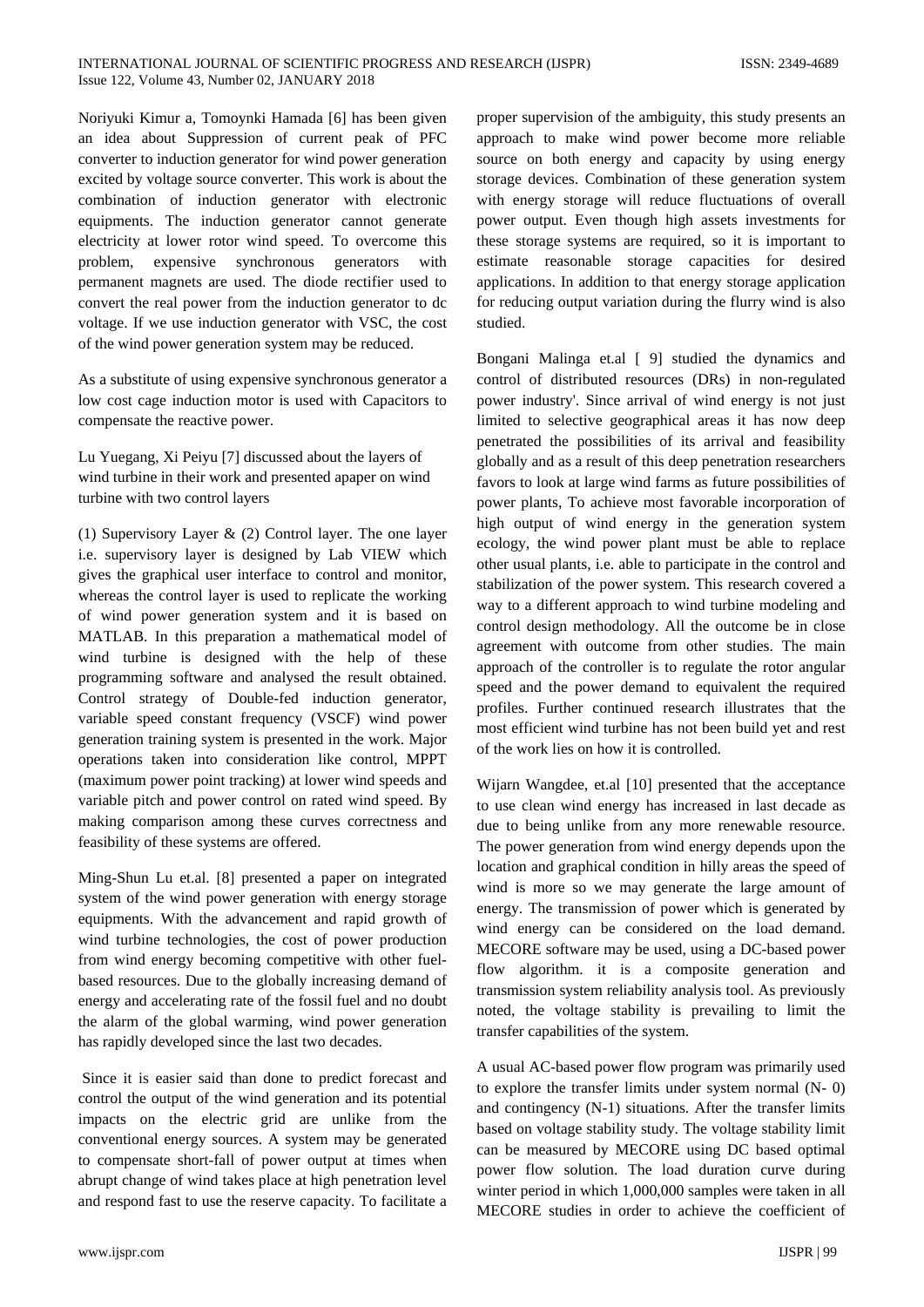variation with tolerance error less than 1.

Mohammad Zakir Hossain and A.K.M. Sadrul Islam [23] presented a paper on PV-wind hybrid system modeling which is appropriate for operations in rural and remote areas. A PV-wind hybrid setup was developed to simulate a stand-alone power system with battery storage. This model was applied to a typical consumer peak load of one kW at a remote community in Bangladesh. Using the model, various parameters are evaluated for one-year at full operation of the system. Furthermore, an economic analysis has also been carried out to evaluate the feasibility of such a system at considered locations.

Mel George [12] focused on the worldwide handling of renewable energy in utility scale applications continues to increase, it is important to assess the impact on the grid and conventional generation. This report unites the analysis of load and generation characteristics, generation capability and base and peak load variations to gain insights into the future role of wind generation. A simulation of Tamil Nadu state in India which possesses a high penetration of wind power (27% by installed capacity) is also presented here. The savings achieved in traditional generation due to installation of wind power are computed as the capacity credit, using a power system reliability based approach.

Rickgonzalel, Rana Muke Ji [ 13] observed on the rapidly growing number of renewable power generation locations in the USA. Over the times of yore few years this number has increased significantly. Wind-powered projects plays and important and dominant part of the future NYISO programme. It will support the users to generate and utilize independently.

Florin Lov et.al [14] have been discussed about the very general and detailed description of the wind turbine models through their studies and work they have presented in this paper. During their studies they have developed a toolbox "Simulation Platform to model, optimize and design wind turbines". This report mainly focuses on the descriptions of important mathematical models that encountered during design and development in the toolbox.

Jiang Chang and Shu-Yun Jia [15] discussed the modeling and application of wind-solar energy hybrid power generation system based on multi-agent technology. Multiagent system is society made up of several agents, with collaboration of multi-agent, it can optimize control system and enhance its intelligence and reliability. Wind and solar energy hybrid power generation is a novel and promising power system. Complex as well as unpredictability of the climate makes wind and solar

hybrid power generation system a complicated system. In this paper, they first introduced advanced agent technology into wind and solar energy hybrid power generation system, establish the wind and solar energy hybrid power generation multi-agent system (WSHGMAS) and analyze multi agents' collaboration relationship.

V.J.Yeshwenth et.al. [16] reported that a purpose of a DC connection for capacitor Energy storage in Wind Power generation system. For meeting the requirement firstly, they have analysed the performance of two wind power generation system with the energy storage at the dc side.

Energy storage is advantageous to be installed to keep constant output from the wind power generation system. The DC connection of two wind power generation system helps to exchange power between the two systems and may suppress the disturbances of the output power to the utility systems longer than the stand-alone system. the performance of two wind power generation system with the energy storage at the dc side through simulation. And the system is modeled and simulated through Simulink/MATLAB and the effectiveness of the system is evaluated.

This effect is easily achieved and implemented without any additional control. The controller measures only the common dc side capacitor voltage of the local system. MATLAB/Simulink simulation verifies the better performance in a certain situation.

Lan Li and Guang-yu Xiong [17] described about the main problem for variable speed constant frequency in wind power generation system is and the improvement of dynamic response and its stability. In this work, mathematical model of wind power generator and active power separate control strategy with reactive power, PI controller and fuzzy controller were entertained separately in the control link of active power. And active power fuzzy controller was designed. In MATLAB/Simulink, doublyfed wind power generation systems controlled by two kinds of controller were simulated and their properties were compared, it is shown that wind power generation system based on fuzzy controller has capacity to better dynamic respond and disturb resistance.

H. Belmili, N. Matidji and fellows [18] presented a paper about the size of a (photovoltaic/wind) Hybrid System. Integrating Solar Photovoltaic systems with batteries can be an assurance of high supply reliability, but in hazy weather (weak irradiation) this approach requires large storage capacity and is costly. It is cheaper to supply peaks of demand and the demand during this period, with either an additional wind generator. Under this objective different type of (photovoltaic/wind) hybrid systems for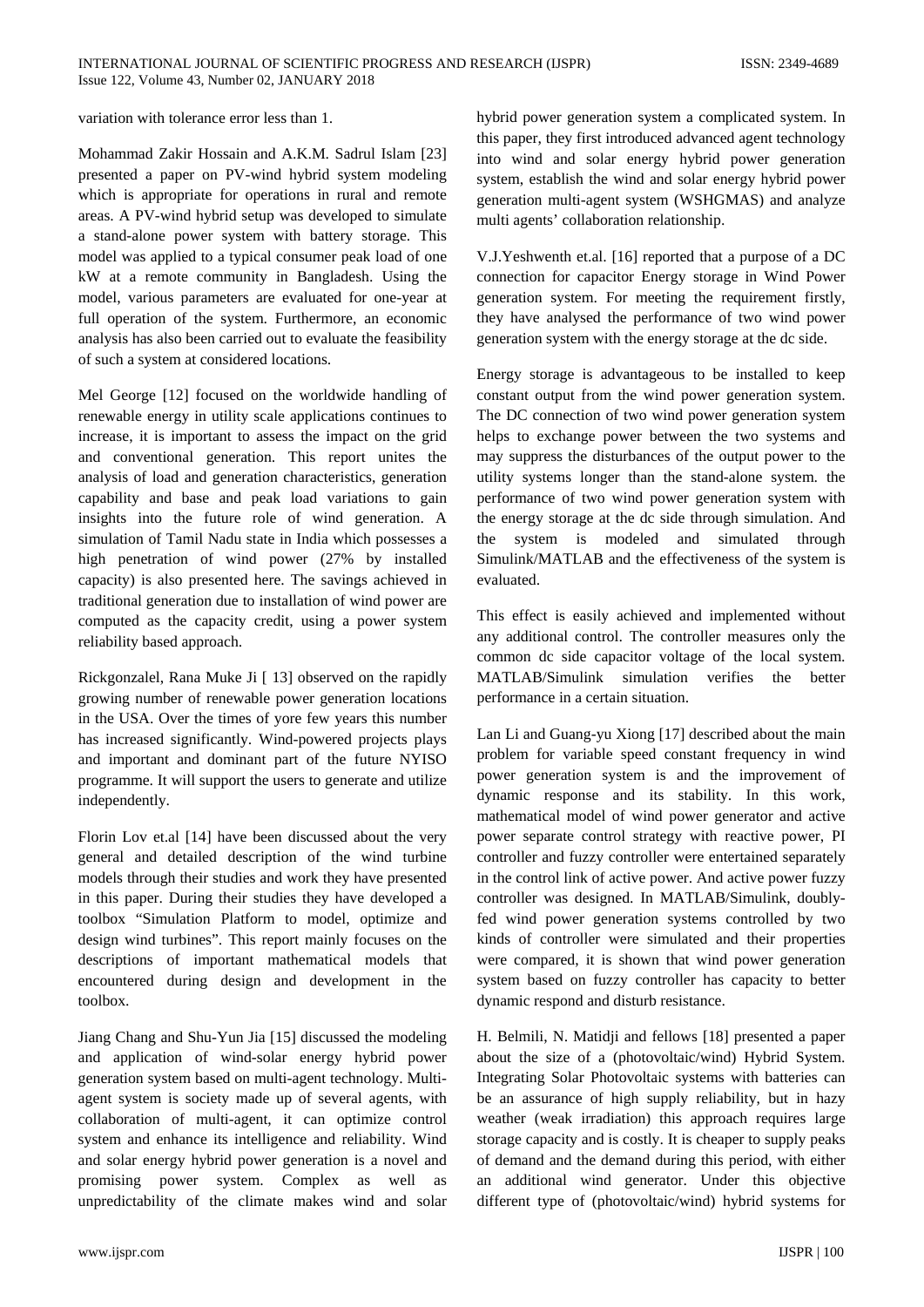supplying electricity have been demonstrated in a large number of pilot and demonstrated projects. In their framework, the design of hybrid systems is a significant issue. An ideal system has to supply, at any given time in the year, an instantaneous energy that equals the consumed energy by all system loads. A sub-sized system of course not satisfying the demand on electric power and on the other side jumbo or oversized system may be completely unaffordable due to both the reasons one is economical and another one is financial.

This work suggested the various methods of sizing a small PV-Wind hybrid system and the choice of the method that gives the optimal technical-economic configuration.

John A. Castle et.al. [19] analyzed the merits of Hybrid Wind/Photovoltaic Concept for Stand-Alone Systems. Methods for evaluation of the merits of hybrid wind/photovoltaic systems for use in stand-alone applications were discussed and developed. The best possible blend of wind and photovoltaic power with an electrochemical storage system, with or without fossil fuel generator backup, depends upon the individual subsystem economics.

They developed a computer code to calculate the most favorable subsystem-sizes that minimize the energy cost. The actual merits of a hybrid system over a pure photovoltaic or wind system depend upon many factors:

load profile; wind regime; insulation; cost and availability of backup power; the relative costs of wind rotor area, array area, and storage; and subsystem efficiency factors. Examples of optimized hybrid systems for a range of photovoltaic costs and estimated wind and storage costs are shown for an Ely, Nevada application where backup power is allowed to supply 5% of the total annual load.

CADDET Centre for Renewable Energy suggested a project [20] on A PV- Wind Hybrid System on Bullerö Island, Sweden. For the purpose they have presented a report which gives an idea about The PV-wind power installation meets almost all the island's energy demand less than half the cost of installing grid connection. Thus, this method is a cost-effective to be used in a remote region.

C.A. Nwosu, et.al. [21] explained about the power and energy balance in Wind-Solar Hybrid Power System. In this paper, power and energy balance in a wind-solar hybrid power system possess battery and integrated heat and power (CHP) sub-units as backups, is presented. A case study for winter and summer seasons are conducted in an urban city in the Netherlands. Load profiles for the periods of winter and summer over a period of 24 hours were developed from a load pattern program developed

through load research sampling (LRS). It is observed that within the period under investigation, there exists an instant when the produced energy from the combined wind and solar system was below the certain demand and needs. Because the battery unit supplies the less amount of energy to manage steady power from the plant every time.

Xu Zhenchao, et.al. [22] have been worked on a remote monitoring system of wind-photovoltaic hybrid plant using mobile phone and an internet. In the work they have been proposed, a remote monitoring system of windphotovoltaic hybrid generation system using mobile phone and internet. several kinds of data can be acquired, analyzed and saved automatically by this system. The hybrid system is composed of 1kW PV with DC/DC converter, battery banks and 5kW wind power system with power inductor and AC/DC converter. In adding together, wind monitoring sensors, voltage and current meters, current transformers and potential transformers are used as accessory instruments. All of these signals are fed into DAQ (Data Acquisition) board after converting the data which have been processed by many types of converters, dividing circuits and signal conditioning circuits. These data can not only be displayed on a computer, transmitted using the server program to remote computer and saved on a computer as a file according to the day but also be sent as a CDMA message. The monitored-data can be downloaded, analyzed and saved from server program in real-time via mobile phone or internet at a remote place. All of the programs were designed with Lab VIEW software.

#### **REFERENCES**

- [1]. E.muljadi and C.P.butterfied, "Methodology for optimally sizing the combination of a battery bank and PV array in a wind –PV hybrid system". IEEE Transaction on industry applications, vol. 37, Page(s): 240 – 246, 2001.
- [2]. Meei Songkang, "Generation Cost Assessment of an Isolated Power System With a Fuzzy Wind Power Generation Model". IEEE Transaction on energy, IEEE transactions on energy conversion, vol. 22, no. 2, Page(s): 397 – 404, June 2007.
- [3]. T.sato and T.tanabert, "Generation Scheduling for Wind Power Generation by Storage Batter y System and Meteorological Forecas". IEEE Conference on Power and Energy society general meeting - conversion and deliver y to electrical energy in the 21st century, Page(s):  $1 - 7$ , 20-24 July 2008.
- [4]. Takki Kai and Akio Tanka, "A Smooth scheme for power fluctuation using of wind power generation with doubly generator". IEEE Inter national Conference on electrical machines and systems, Page(s): 2390-2395, 2009.
- [5]. Hiroyoki Mori and Akira Awata, "Feature Extraction of Meteorological Data Using Regression Tree for Wind Power Generation". IEEE International Conference on sustainable energy technologies, Page(s): 1104-1107, 24-